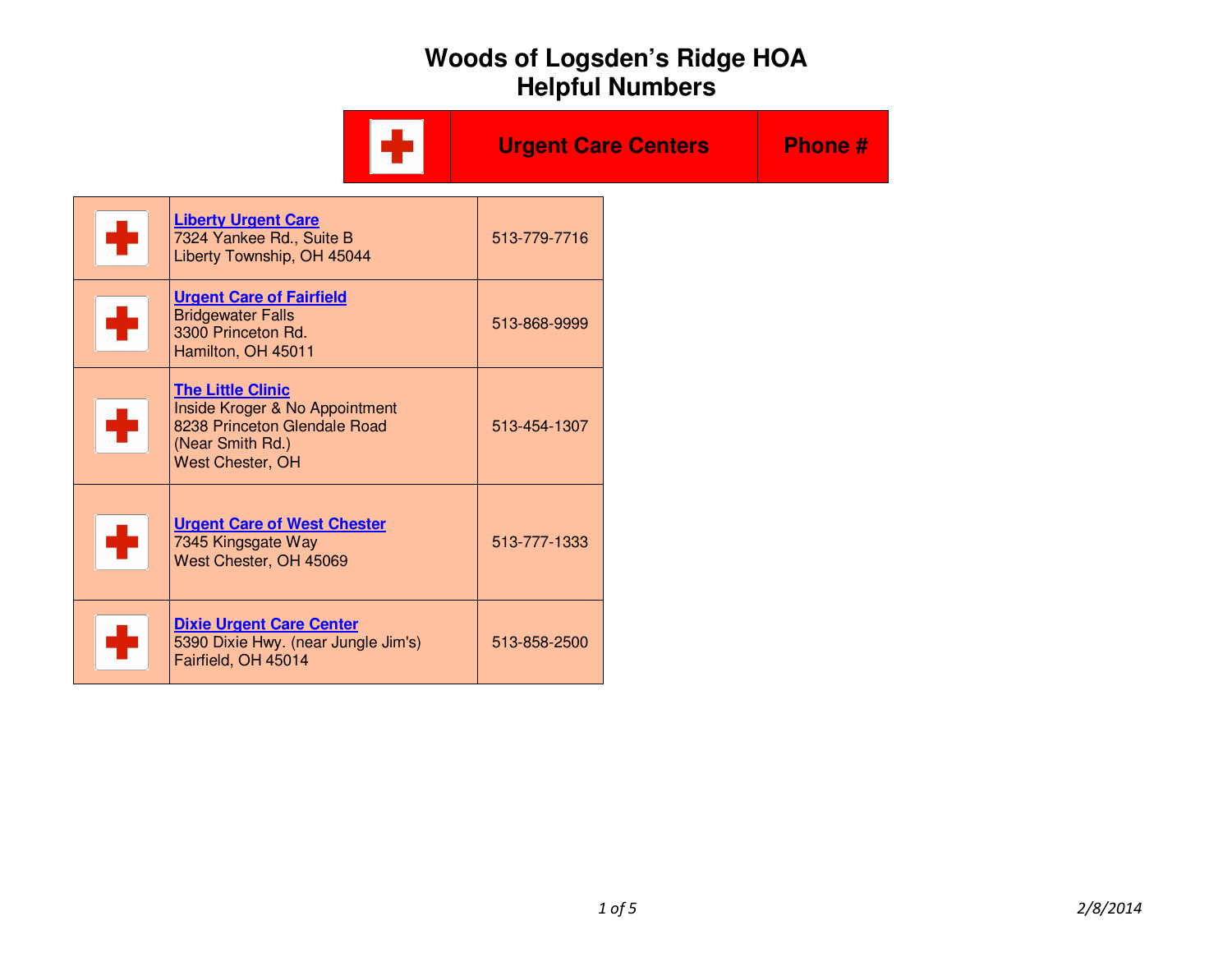|         |                                                                                                         | <b>Hospitals</b> |                   | Phone #                                                                                                               |              |
|---------|---------------------------------------------------------------------------------------------------------|------------------|-------------------|-----------------------------------------------------------------------------------------------------------------------|--------------|
| H       | <b>Bethesda North Hospital</b><br>10500 Montgomery Road<br>Cincinnati, OH 45242-4415                    | 513-745-1111     | $\vert$ H $\vert$ | Jewish Hospital, Cincinnati<br>4777 E. Galbraith Rd.<br>Cincinnati, OH 45236                                          | 513-686-3000 |
| H       | <b>Children's Hospital, Cincinnati</b><br>3333 Burnet Avenue<br>Cincinnati, OH 45229                    | 513-636-1600     | $\vert$ H $\vert$ | <b>Mercy Hospital Fairfield</b><br>3000 Mack Road<br>Fairfield, OH 45014                                              | 513-870-7000 |
| H       | <b>Children's Hospital, Liberty Twp</b><br>7777 Yankee Road<br>Liberty Township, OH 45044               | 513-803-9600     | $\vert$ H $\vert$ | <b>Atrium Medical Center</b><br>One Medical Center Drive<br>Middletown, OH 45005                                      | 513-424-2111 |
| H       | <b>Christ Hospital</b><br>2139 Auburn Avenue<br>Cincinnati, OH 45219                                    | 513-585-2000     | $\vert$ H $\vert$ | <b>University Hospital, Cincinnati</b><br>234 Goodman St.<br>Cincinnati, OH 45219                                     | 513-584-1000 |
| $\sf H$ | <b>Drake Center, Cincinnati</b><br>151 West Galbraith Road<br>Cincinnati, Ohio 45216                    | 513-418-2500     | $\vert$ H $\vert$ | <b>UC Health Surgical Hospital</b><br>7750 University Court<br>West Chester, OH 45069<br><b>West Chester Hospital</b> | 513-475-8300 |
| H       | <b>Fort Hamilton Hospital</b><br>(Kettering Health Network)<br>630 Eaton Avenue<br>Hamilton, Ohio 45013 | 513-867-2000     | $\vert$ H $\vert$ | 7700 University Dr<br>West Chester, OH 45069                                                                          | 513-289-3000 |
| H       | <b>Good Samaritan Hospital</b><br>375 Dixmyth Ave<br>Cincinnati, OH 45220                               | 513-872-1400     |                   |                                                                                                                       |              |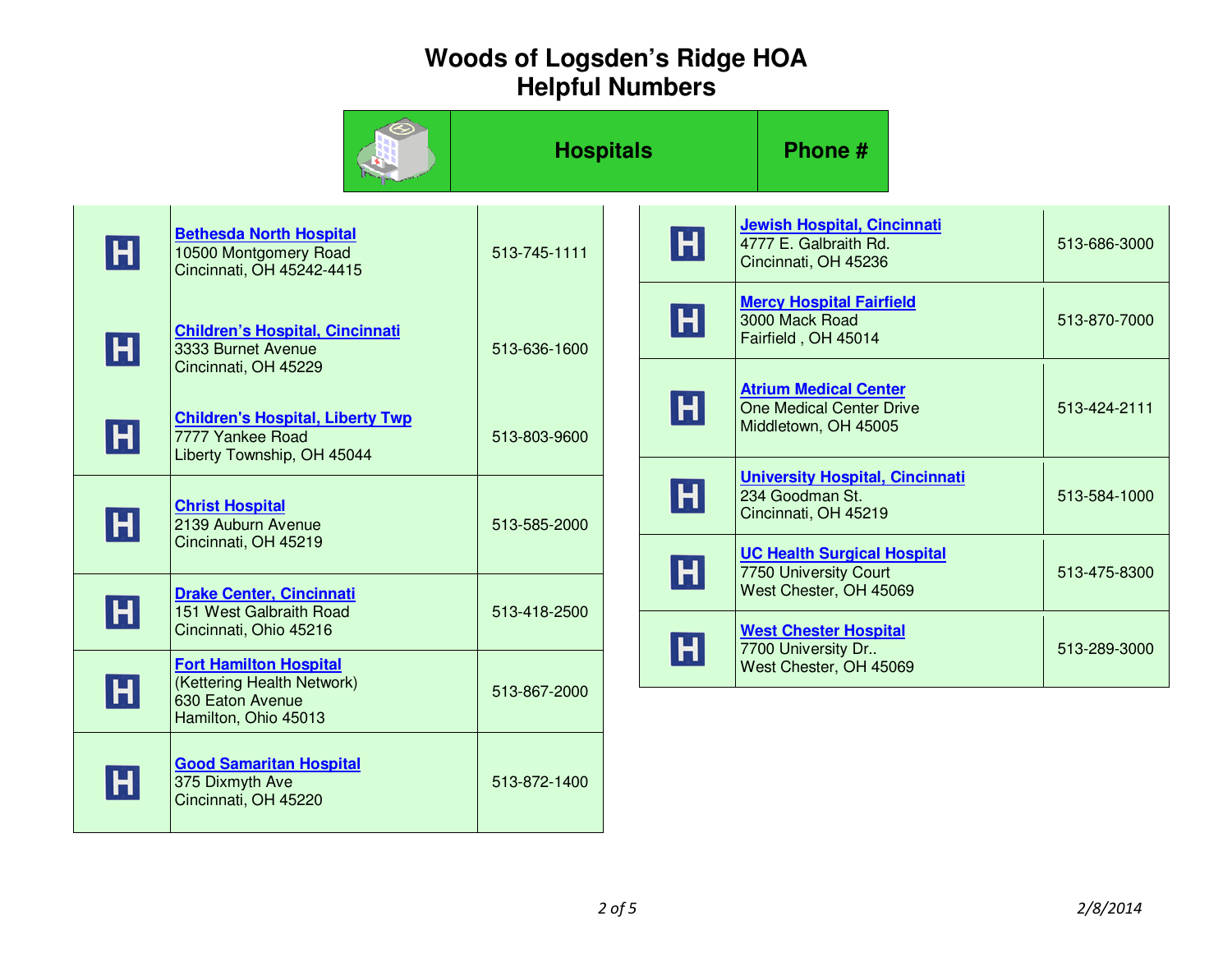|            |                                                                                                 | <b>Community Services</b>    |                    | Phone #                                                                                                                                                                 |  |                              |  |
|------------|-------------------------------------------------------------------------------------------------|------------------------------|--------------------|-------------------------------------------------------------------------------------------------------------------------------------------------------------------------|--|------------------------------|--|
|            | <b>Liberty Township Fire Dept.</b><br>6682 Princeton Glendale Road                              | 911<br>513-759-7530          |                    | <b>Today's Pulse</b><br>7320 Yankee Road<br>Liberty Twp., OH, 45044                                                                                                     |  | 513-755-5060                 |  |
| <b>OUD</b> | <b>Police &amp; Sheriff - Emergency</b><br>6400 Princeton Road, Dispatch                        | 911<br>513-785-1300          |                    | <b>Hamilton-Journal News</b><br>7320 Yankee Road<br>Liberty Twp., OH, 45044                                                                                             |  | 513-863-8200                 |  |
|            | <b>Office Of The Dog Warden</b><br>(Animal Control)<br>1820 Princeton Rd.<br>Hamilton, OH 45011 | 513-785-6543<br>513-785-1300 | Ĥ                  | <b>Rumpke Trash Removal</b><br>10795 Hughes Road<br>Cincinnati, OH 45251                                                                                                |  | 800-582-3107                 |  |
|            | <b>Duke Energy</b><br><b>Customer Service</b><br>30 Seven Mile Ave.<br>Hamilton, OH 45011       | 513-421-9500<br>800-544-6900 |                    | <b>Liberty Township Recycling</b><br>Four recycling drop off stations run by:<br><b>Butler County Recycling &amp;</b><br><b>Solid Waste District</b><br>130 High Street |  | 513-887-3653                 |  |
| 43         | - Report Electrical Trouble                                                                     | 513-651-4182<br>800-543-5599 |                    | Hamilton, OH 45011<br><b>Time Warner Cable</b>                                                                                                                          |  | 513-896-5455                 |  |
|            | - Report Gas Trouble                                                                            | 513-651-4466<br>800-634-4300 | $\mathcal{C}$      | 11252 Cornell Park Dr.<br>Cincinnati, OH 45242                                                                                                                          |  | 937-294-6400<br>800-677-9767 |  |
| P          | - Report Streetlight Outage                                                                     | 513-421-9500<br>800-543-5599 | $\mathcal{Q}$      | <b>Direct TV</b>                                                                                                                                                        |  | 888-777-2454<br>800-531-5000 |  |
|            | <b>Butler County Department of</b><br><b>Env'l Services (Water &amp; Sewer)</b>                 | 513-887-3066                 | $\bm{\mathcal{Q}}$ | <b>Dish Network Satellite</b>                                                                                                                                           |  | 888-825-2557                 |  |
|            | 130 High Street,<br>Hamilton Ohio 45011                                                         |                              | 呉                  | <b>Fuse Internet</b><br><b>Bridgewater Falls</b>                                                                                                                        |  | 800-FUSENET                  |  |
|            | <b>Cincinnati Bell</b><br><b>Bridgewater Falls</b>                                              | 513-565-6090                 |                    | 3425 Princeton Rd Suite C-119<br>Hamilton, OH 45011                                                                                                                     |  | 800-387-3638                 |  |
| 雷          | 3425 Princeton Rd., Suite C-119<br>Hamilton, OH 45011                                           |                              | 凰                  | <b>Zoomtown Internet</b>                                                                                                                                                |  | 513-397-HELP<br>513-397-4357 |  |
|            | <b>Cincinnati Enquirer</b><br><b>7700 Service Center Drive</b><br>West Chester, OH 45069        | 513-768-8000<br>513-755-4140 |                    |                                                                                                                                                                         |  |                              |  |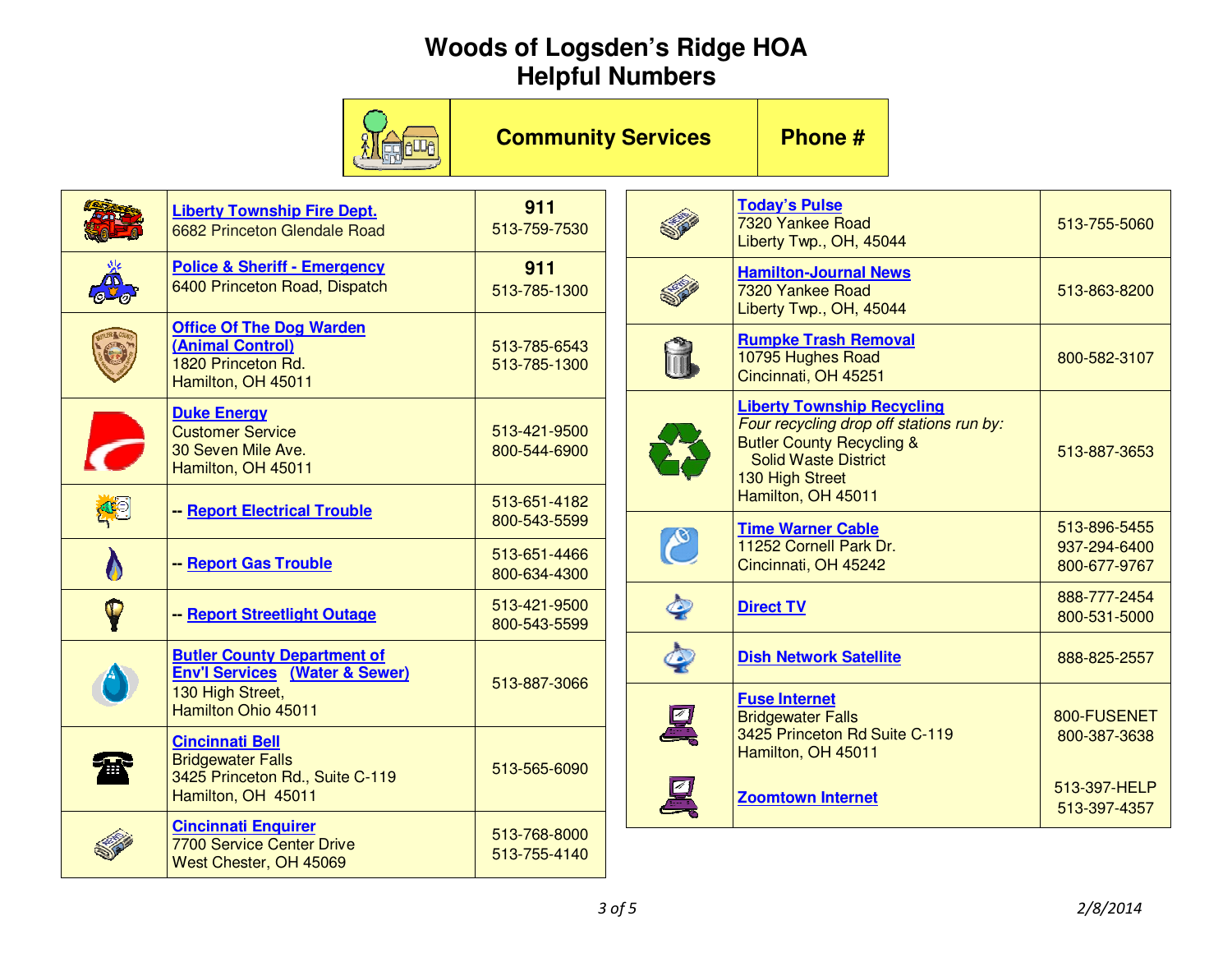|                              |                                                                                                                                                                                           | <b>Governments</b>     |                      | Phone #                                                                                                                  |                              |
|------------------------------|-------------------------------------------------------------------------------------------------------------------------------------------------------------------------------------------|------------------------|----------------------|--------------------------------------------------------------------------------------------------------------------------|------------------------------|
|                              | <b>Butler County</b><br><b>Administration Offices</b><br>315 High St.<br>Hamilton, OH 45011                                                                                               | 513-887-3000           | VOTE<br><b>xxxxx</b> | <b>Butler County Ballot Content</b><br>See what's going to be on the<br>next ballot for Butler County Voters             |                              |
|                              | <b>Butler County Auditor</b><br>130 High Street, #3<br>Hamilton, OH 45011                                                                                                                 | 513-887-3154           |                      | <b>Liberty Township</b><br><b>Administration Offices</b><br>6400 Princeton Road<br>Liberty Twp, OH 45011                 | 513-759-7500                 |
|                              | <b>Butler County Engineer</b><br>1921 Fairgrove Ave.<br>Hamilton, OH 45011                                                                                                                | 513-867-5744           |                      | <b>Liberty Township Newsletters</b><br>(click on link above)                                                             | 513-759-7500                 |
| KHSSA                        | <b>Butler County</b><br><b>Health &amp; Social Services</b>                                                                                                                               |                        |                      | <b>New Resident Information</b><br>(Liberty Township)                                                                    | 513-759-7500                 |
|                              | <b>Butler County Metro Parks</b><br>2051 Timberman Road<br>Hamilton, OH 45013                                                                                                             | 513-867-5835           |                      | <b>Parks in Liberty Township</b><br><b>Liberty Township Parks Dept.</b><br>6957 Yankee Road                              | 513-759-7500                 |
|                              | <b>Butler County Property Records</b><br>130 High Street, #3<br>Hamilton, OH 45011                                                                                                        | 513-887-3154           |                      | Liberty Township, Ohio 45044<br><b>Shelter Reservations</b><br>Liberty Township Roads & Svc's. Dept.                     |                              |
|                              | <b>Butler County Property Tax</b><br><b>Treasurer's Office</b><br>315 High Street 10th Floor<br>Hamilton, OH 45011                                                                        | 513-887-3181           |                      | <b>Subdivision Road Maintenance</b><br><b>Subdivision Snow Removal</b><br>6957 Yankee Road<br>Liberty Township, OH 45011 | 513-759-7585<br>513-777-4761 |
|                              | <b>Butler County Sheriff's Office</b><br>705 Hanover St.<br>Hamilton, OH 45011                                                                                                            | 911 or<br>513-785-1300 | 5                    | <b>View Public Officials Salaries</b><br><b>Compliments of Hamilton-Journal</b><br><b>On-Line News</b>                   |                              |
| *****<br><b>OTE</b><br>***** | <b>Butler County Voter Registration</b><br><b>Butler County Ohio</b><br><b>Board of Elections</b><br><b>Princeton Road Campus</b><br>1802 Princeton Road, Suite 600<br>Hamilton, OH 45011 | 513-887-3700           | WIN'S                | <b>Back Yard Burning</b><br>Rules, Options, Permits, &<br><b>Complaint Filing Procedures</b>                             |                              |